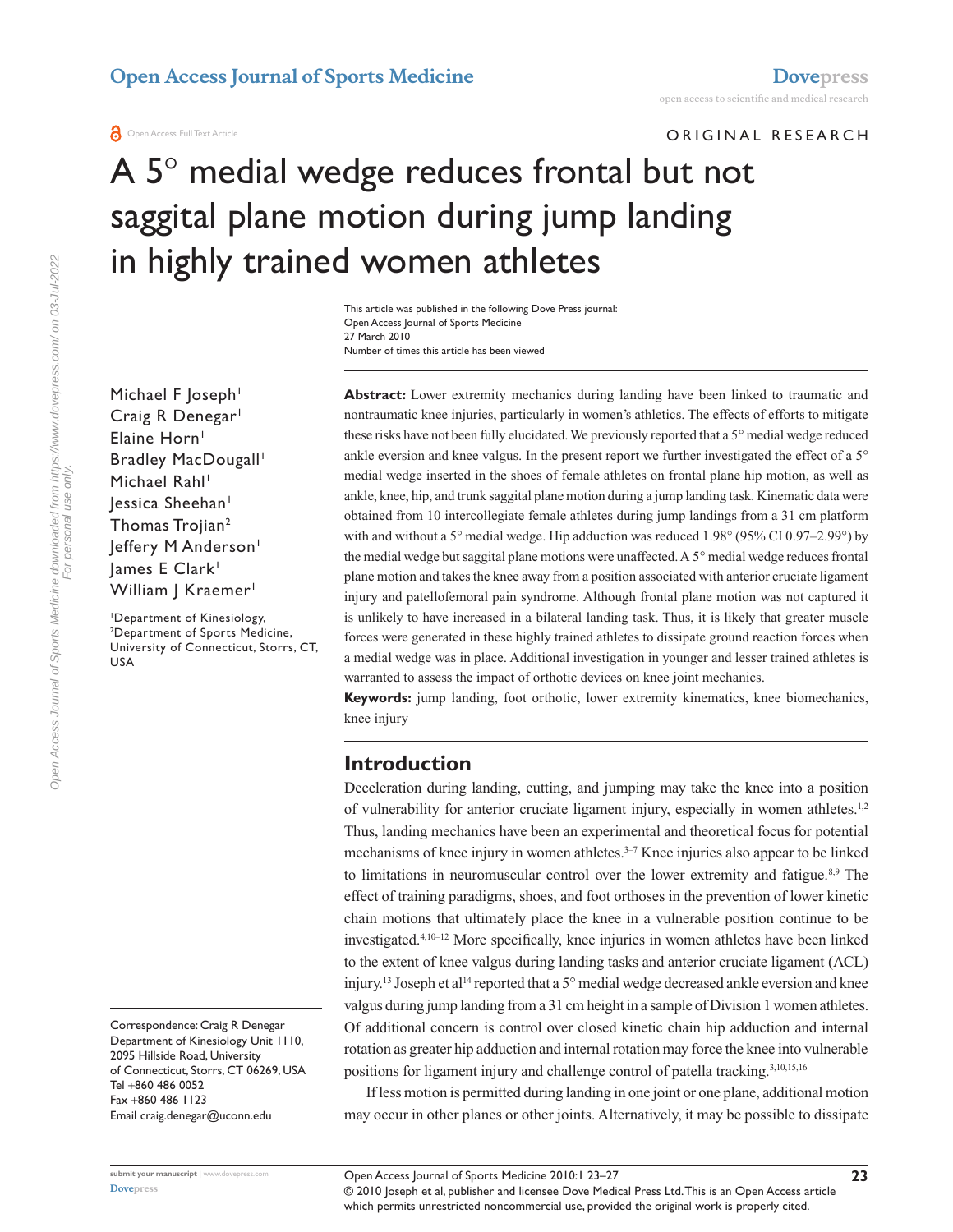greater force through muscle contraction during landing tasks. The primary purposes of this investigation were: 1) to study the hip adduction, knee flexion, ankle dorsiflexion, and trunk flexion during landing using kinematic data and 2) to examine the impact of a 5° medial wedge on lower extremity alignment during jump landing.

# **Material and methods** Experimental design

We used a single motion capture, laboratory-based assessment in order to characterize our subject's landing mechanics, which included the influence of a 5° medial wedge in the shoe. A three jump "blocked", balanced, and randomized treatment presentation of the two conditions was utilized. Again, it was our purpose to examine the kinematics of jump landing in highly trained competitive women athletes participating in jump-related sports. This required the recruitment and consent members of our National Collegiate Athletic Association (NCAA) Division I sports teams. We utilized high speed video analysis in order to capture kinematic data including hip adduction, knee flexion, ankle dorsiflexion, and trunk flexion during landing with and without a 5° medial wedge inserted in the subject's shoes.

#### **Subjects**

Ten NCAA Division I female athletes (basketball  $n = 6$ , volleyball  $n = 3$ , soccer  $n = 1$ ; mean age 19.5 y, height 177.19 cm, mass 72.32 kg) volunteered to participate in the study. After having the risks and benefits of the study explained, each provided written informed consent to participate in the investigation. The study was approved by the Institutional Review Board for the Protection of Human Subjects at the University of Connecticut. Participants were tested during their off-season and were free of lower extremity injury symptoms. None had ever injured their ACL. Furthermore, each athlete was involved with their own sport-specific strength and conditioning programs, which included a multijoint (eg, multiple set bench press, power cleans, pulls, squats, plyometrics) and periodized resistance training program.17 Thus, we considered each athlete to be highly trained and fit for their respective sports, providing an important context for the results of this investigation.<sup>18,19</sup>

#### Experimental procedures

Each subject was thoroughly familiarized with the study procedures and was allowed to practice in order to eliminate any learning effects related to the experimental conditions.

Each subject's height and body mass were measured during the familiarization process. Testing was performed when these athletes were well rested and between training days during an active rest phase in their periodized training program. During the familiarization phase of the investigation each subject was then fitted with a five-degree full length medial post (AliMed vinyl wedge, AliMed, Dedham MA, USA) placed inside their shoe. Subjects were asked to practice with the wedge in place to assure comfort and so that the novelty of the intervention was not a confounding factor.

We utilized the drop-jump testing protocol as described by Hewett et al.<sup>20</sup> Briefly, each subject was positioned on a 31 cm box with their feet 35 cm apart and was asked to drop off of the box, land onto two force platforms and then perform a maximal vertical jump. Important to this study design, the data from the force platforms were used to identify only the initial contact. Each subject performed six drop-jumps, three with medial posting and three without medial posting. The three trials of each condition were "blocked" together, but the order in which the drop-jump blocks were performed was balanced and randomized. Using the same procedures the reliability of kinematic data obtained through this drop-jump protocol has been reported to be good to excellent.<sup>21</sup>

#### Kinematics data acquisition

Kinematic data were collected with a Qualisys, seven-camera, 3D motion analysis system (Qualisys, Inc., Gothenburg, Sweden) at a sampling frequency of 240 Hz. The cameras were interfaced to a microcomputer (Dell Computer Corp, Los Angeles, CA, USA) and placed around two force platforms (Advanced Mechanical Technologies, Inc., Newton, MA, USA).

Ankle, knee, hip, and trunk kinematics were recorded for each trial by securing 36 retro-reflective markers to anatomical landmarks.<sup>22</sup> A stationary calibration trial was recorded to align the participant with the global coordinate system in order to account for individual variability of anatomic alignment. Markers on the iliac spine, greater trochanters, medial and lateral ankle, and knee were removed for the movement trials. Marker coordinates were filtered with a low-pass Butterworth digital filter with a cut-off frequency of 8 Hz and transformed into global coordinates for knee abduction/adduction and ankle inversion/eversion. Maximum and contact kinematic values were recorded for hip adduction, trunk flexion as well as knee flexion, hip flexion, and ankle dorsiflexion. Knee valgus and ankle eversion data have been previously reported. Visual 3D (C-Motion, Inc, Rockville, MD, USA) was used to compute knee and ankle angles.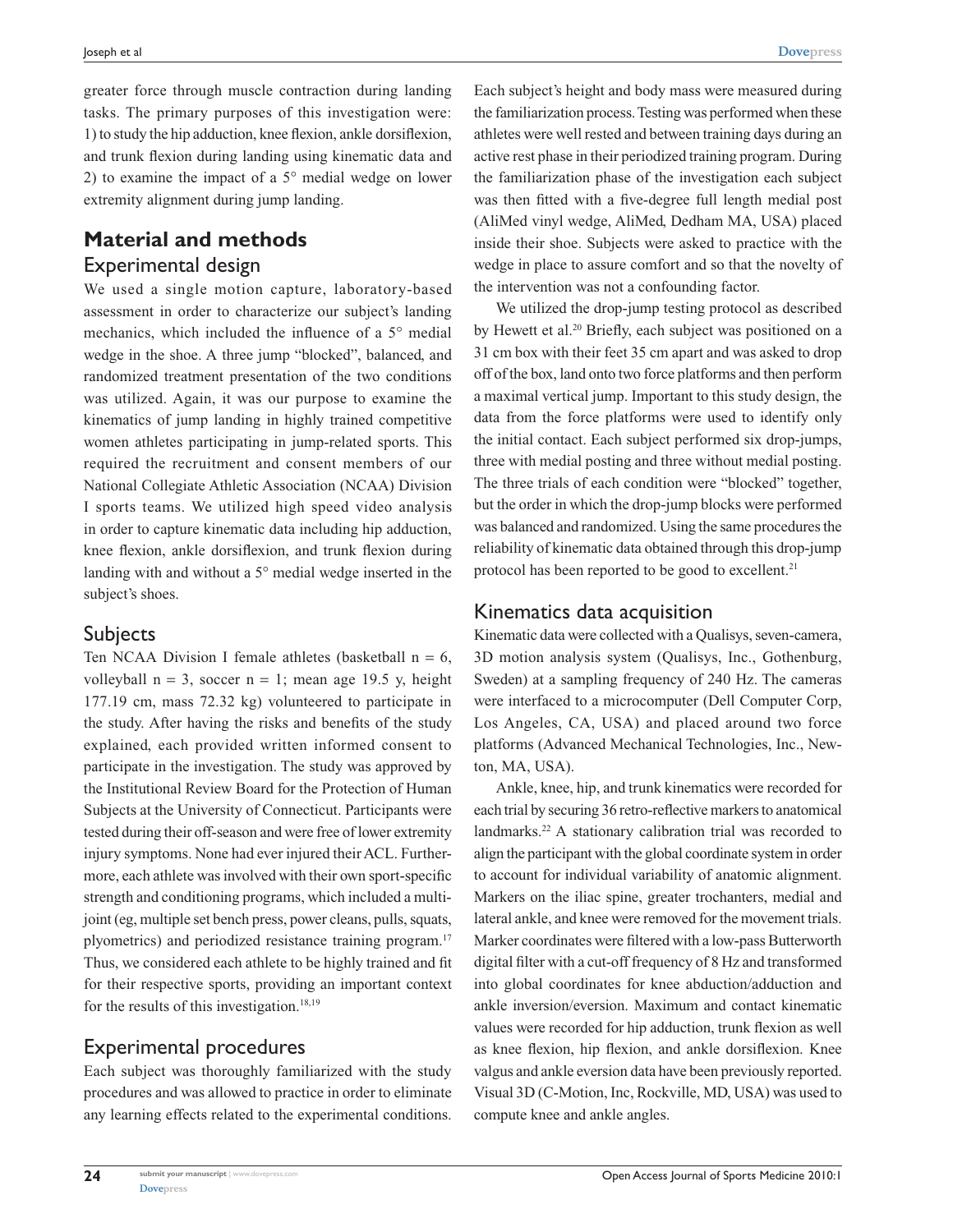## Statistical analyses

Means and standard deviation values were calculated for each of the independent variables. An analysis of variance with repeated measures was used to analyze each dependent variable to identify differences between landing with and without the 5° medial wedge in place. The data were tested for linear assumptions, corrected if an assumption was not met, and reanalyzed. Statistical power in this study ranged from 0.81 to 0.91 for the various variables (nQuery Advisor, Statistical Solutions, Saugus, MA). The criterion for significance in this investigation was set at  $P \leq 0.05$ .

### **Results**

As noted in Table 1 and Table 2, the placement of the medial wedge significantly reduced the point of maximum hip adduction (mean difference 1.98° [95% confidence interval [CI]: 0.97–2.99°]). Additionally, there was a reduction in the total adduction movement (mean difference 2.75° [95% CI: 1.77– 3.72°]) during jump landing. We observed nonsignificant differences in total dorsiflexion range of motion (mean difference  $0.14^{\circ}$  [95% CI:  $-1.41-1.70^{\circ}$ ]), knee flexion (mean difference 1.01° [95% CI: –1.54–3.56°]), hip flexion (mean difference 1.34° [95% CI: –0.64–3.31°]), or trunk flexion (mean difference  $0.06^{\circ}$  [95% CI:  $-1.97-2.09^{\circ}$ ]). We also found, nonsignificant differences in the point of maximum ankle dorsiflexion (18.6° with, and 17.7° without medial wedge), knee flexion (87.1° with, and 87.3° without medial wedge) hip flexion (70.07° with, 71.16° without medial wedge), or trunk flexion (14.85° with, 13.80° without medial wedge).

# **Discussion**

The primary finding in this investigation was that the introduction of a 5° medial wedge consistently reduces hip adduction during a jump landing task. Adduction range of motion excursion was 2.75° less while wearing the medial wedge. While wearing the medial wedge the hip was maintained in a greater amount of abduction throughout the landing motion. The reduction in hip adduction, and the previously reported reduction in knee valgus and ankle eversion,<sup>14</sup> was not matched by changes in saggital plane motion at the ankle, knee, hip, or trunk in this analysis. Upon reflection of our findings, it is not surprising that the addition of the medial wedge reduced hip adduction since hip adduction is known to influence the total amount of knee valgus that is experienced under landing conditions.<sup>11,20</sup>

We think the more interesting finding from this investigation is that the constraint of frontal plane motion induced by the introduction of the wedge was not accompanied by an increase in motion in the saggital plane at the ankle, knee, hip, or trunk. Reduced saggital plane motion however, has been shown to increase knee valgus in jump landing.<sup>23</sup> There are two potential explanations as to how ground reaction forces are dissipated when a 5° medial wedge medial wedge is introduced.

First, reduction of motion in the frontal or saggital motion may increase motion in the transverse plane. Our study opens the experimental opportunity to further examine the transverse plane of motion at the ankle or knee and hip. However, we suggest that increased motion in the transverse plane is unlikely to account for motion restraint in the frontal and saggital planes during a closed kinetic chain landing task. Under these conditions increased tibial and femoral rotation would be accompanied by increased genu valgum and femoral adduction respectively.16,20 Since we observed reduced knee valgus and hip adduction, the only plausible explanation remaining is that the introduction of the 5° medial wedge resulted in greater ground reaction force dissipation through eccentric muscle actions. However, further studies will have to verify this hypothesis as our experimental set-up did not allow collection of such data.

**Table 1** Maximum range of motion (mean ± standard deviation in degrees) through the joints of the lower extremity and trunk from landing of 31 cm depth jump through squat jump for women athletes ( $N = 10$ ), while wearing  $5^\circ$  medial wedge orthotic and without wearing 5° medial wedge orthotic

| Joint of<br>analysis   | <b>Motion of</b><br>interest | With $5^\circ$<br>medial wedge | Without 5°<br>medial wedge | Average<br>difference |     |         |
|------------------------|------------------------------|--------------------------------|----------------------------|-----------------------|-----|---------|
|                        |                              |                                |                            |                       | Hip | Flexion |
| Adduction <sup>a</sup> | $-3.7 \pm 5.2*$              | $-1.7 \pm 5.3$                 | $-2.0*$                    |                       |     |         |
| Knee                   | Flexion                      | $87.1 \pm 11.1$                | $87.3 \pm 9.7$             | $-0.2$                |     |         |
| Ankle                  | Dorsiflexion                 | $29.3 \pm 4.4$                 | $30.1 \pm 4.5$             | $-0.8$                |     |         |
| Trunk                  | Flexion                      | $16.7 \pm 6.3$                 | $16.7 \pm 6.4$             | < 0.1                 |     |         |

Notes: \*Indicates statistically significant differences in joint motion within the group of athletes wearing 5° medial wedge orthotic versus when not wearing 5° medial wedge orthotic,  $P \le 0.05$ ; <sup>a</sup>adduction is given in values where a negative value indicates an abducted posture at the hip.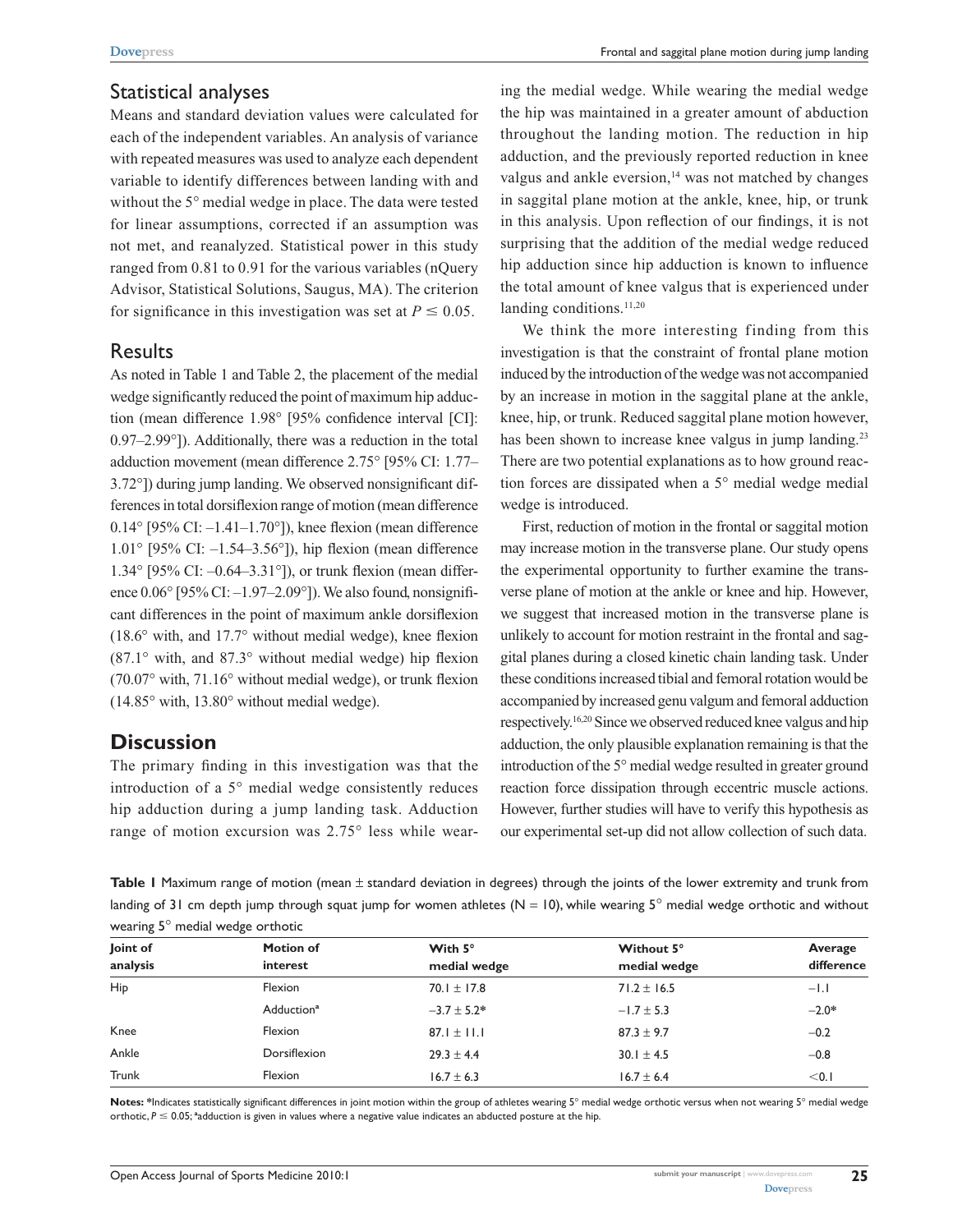| Joint of<br>analysis   | <b>Motion of</b><br>interest | With 5°<br>medial wedge | Without 5°<br>medial wedge | Average<br>difference |     |         |
|------------------------|------------------------------|-------------------------|----------------------------|-----------------------|-----|---------|
|                        |                              |                         |                            |                       | Hip | Flexion |
| Adduction <sup>a</sup> | $3.1 \pm 2.1*$               | $5.9 \pm 2.1$           | $-2.8*$                    |                       |     |         |
| Knee                   | Flexion                      | $62.2 \pm 10.1$         | $63.2 \pm 9.9$             | $-1.0$                |     |         |
| Ankle                  | Dorsiflexion                 | $47.9 \pm 5.6$          | $47.8 \pm 6.2$             | 0.1                   |     |         |
| Trunk                  | Flexion                      | $14.9 \pm 8.4$          | $13.8 \pm 7.1$             | $\mathsf{L}$          |     |         |
|                        |                              |                         |                            |                       |     |         |

**Table 2** Total excursion (mean ± standard deviation in degrees) through the joints of the lower extremity and trunk from the landing of 31 cm depth jump through squat jump for female athletes (N = 10), while wearing  $5^\circ$  medial wedge orthotic and without wearing  $5^\circ$ medial wedge orthotic

**Notes:** \*Indicates statistically significant differences in joint motion within the group of women athletes wearing 5° medial wedge orthotic versus when not wearing 5° medial wedge orthotic,  $P \le 0.05$ ; <sup>a</sup>adduction is given in values where a negative value indicates an abducted posture at the hip.

An additional consideration is that the subjects in this investigation were highly trained collegiate athletes, capable of generating larger forces in the muscles crossing the hip, knee, and ankle. Interestingly, it has been shown that thigh strength and activation do not predict hip and knee joint excursions. Greater activation does, however, predict larger anterior tibial shear forces, but this effect is relatively small in response to jump landing.<sup>24</sup> It may not have been just strength per se, but more a function of the training status and the strength training protocols of these athletes that permitted the observed adaptations when the 5° medial wedge was in place. Our findings, therefore, must be placed into context.25 The athletes we studied were all involved in strength and conditioning programs where recent strategies for ACL injury prevention were incorporated.6,11 One might call into question the ability to generalize the response to a 5° medial wedge across all populations where hip adduction and genu valgum during landing poses a threat of ACL injury or stresses to the patellofemoral joint. Further investigation of younger and lesser trained athletes is warranted to assess the potential to generalize these findings.

One must also place these results into the context of the research setting. The 5° medial wedge was chosen because it could be conveniently placed in the athletes' shoes to study lower extremity kinematics. While none of the subjects reported any discomfort with the medial wedge in place, they did not experience the medial wedge during athletic activities. It is however, possible to post an orthotic that is fit to the individual for the purpose of controlling motion during sport activities. Callahan et al<sup>26</sup> reported in a study of 14 athletes with lower extremity injuries, that all continued to use the devices after 4 months of intervention. All involved some degree of medial posting. Thus, while the 5° medial wedge used in this study might not be suited for wear during practice and competition it is possible to post with orthotic devices that are well tolerated during sport activities. The extent of posting required to alter lower extremity mechanics, the potential of posting to increase the risk of other injuries such as a lateral ankle sprain as well as the effect of posting on the incidence and management of knee conditions warrant continued investigation. Should the potential benefits of medial posting in protecting the knee be realized, implementation of posting through commercially available orthotics would be cost-effective and generally well-tolerated.

#### **Conclusion**

In conclusion, our further analysis of kinematic data first reported by Joseph et al<sup>14</sup> has revealed that hip adduction in a sample of Division I women athletes participating in sports involving repetitive landing and associated with a high risk of ACL injury is reduced by a 5° medial wedge. Saggital plane motions at the ankle, hip, knee, and trunk were not significantly different with or without the 5° medial wedge in place. It is unlikely that the introduction of a 5° medial wedge resulted in increased frontal plane motion, thus it is likely that greater muscle forces were generated to dissipate ground reaction force under the posted condition. It is unclear, however, if lesser-trained athletes would exhibit a similar response if they are unable to generate the additional muscle force to dissipate ground reaction force. Further investigation of this phenomenon is warranted as these data suggest that a 5° medial wedge can alter lower extremity kinematics in a manner that moves the knee away from a position associated with tear of the ACL.

# **Disclosures**

The authors report no conflicts of interest in this work.

# **References**

1. Arendt E, Agel J, Dick R. Anterior cruciate ligament injury patterns among collegiate men and women. *J Athl Train*. 1999;34(2):86–92.